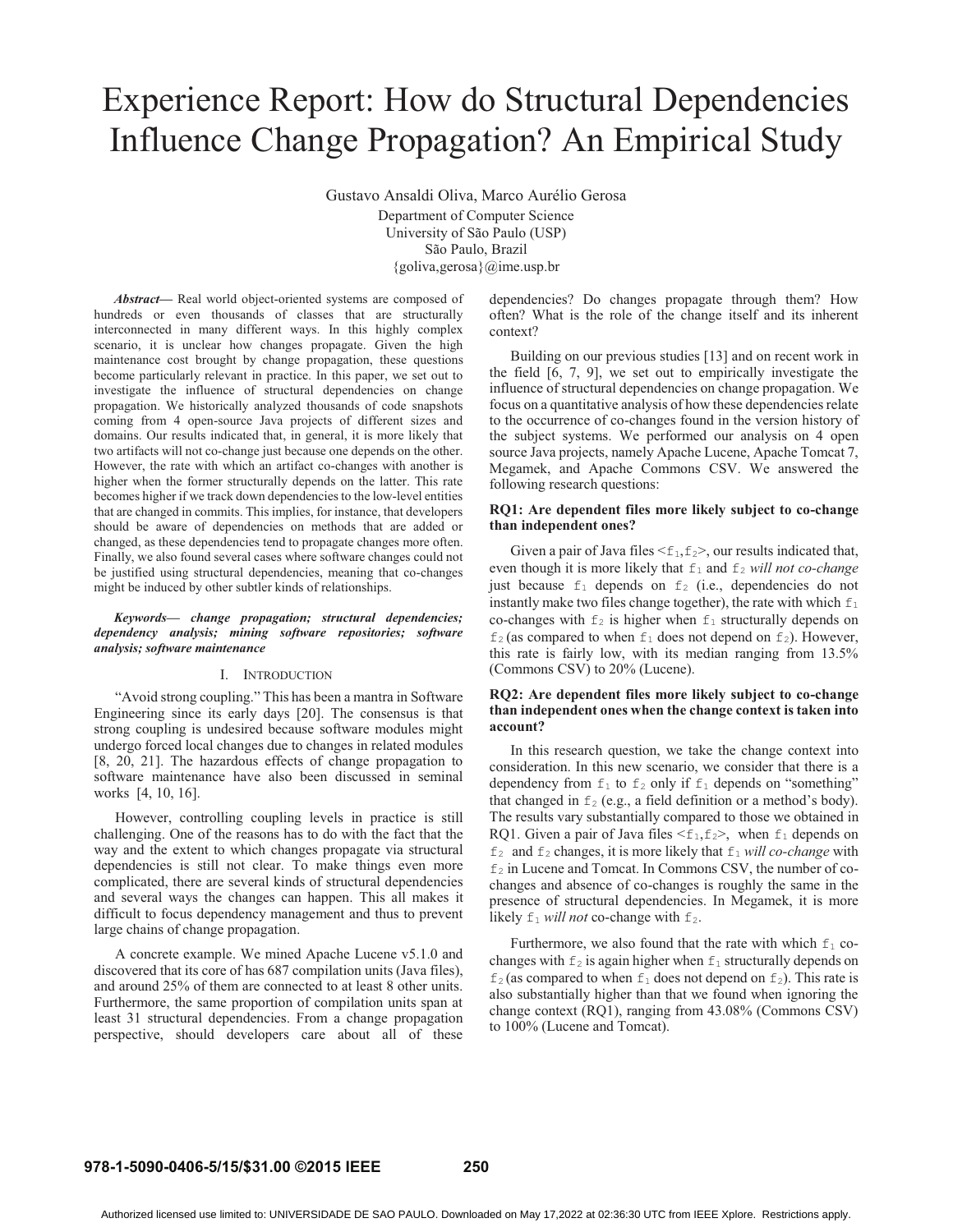#### **RQ3: Do changes propagate via structural dependencies?**

 We focused on an analysis of the proportion of changed methods that propagated changes via call dependencies to other methods per commit. The distribution of this proportion was similar in all projects, with a median of zero. The mean varied from  $11.40\%$  (Tomcat) to  $18.55\%$  (Lucene). Hence, we concluded that changes in methods rarely propagate via call dependencies. This result supports the idea found in some related work that few changes are "justified" by the software architecture [6].

 The key take-home message of this paper is that the relationship between structural dependencies and software changes are not as straightforward as one might think. The results of RQ1 and RQ2 reiterate the importance of managing structural dependencies while evolving software systems. This calls for advanced supporting tools that are capable of, for example, measuring the levels of change propagation over time and alerting end-users when thresholds are exceeded. Commercial tools used in industry like IBM RSA and Stan4J only act on a code snapshot and thus are not able to offer features like this. In turn, the results of RQ3 show that the relationship between individual software changes made in a commit might very loosely related to the software architecture. This reinforces the need of researching the relationship between change propagation and the many forms of connascence [15], such as conceptual coupling [17].

**Paper Organization.** The rest of this paper is organized as follows. In Section II, we present the theoretical background of this study. In Section III, we describe the design of this study, which includes explaining our goals, the procedures for subject systems selection and data collection, and the tools we used. In Section IV, present the detailed results for the three aforementioned research questions. In Section V, we discuss related work. In Section VI, we discuss the threats to the validity of this study. Finally, in Section VII, we state our conclusions and plans for future work.

#### II. BACKGROUND

## *A. Terminology for Java entities*

 In order to avoid possible misunderstandings due to the plurality of terms and meanings in Software Engineering, we show the terminology we will employ throughout this paper to refer to Java entities<sup>1</sup>. We focus on the Java terminology because all subject systems evaluated in this study were written in Java.

 A **compilation unit** is the smallest unit of source code that can be compiled. In the current implementation of the Java platform, the compilation unit is file (often with the .java extension). A t**ype** is a class or interface. If type X *extends* or *implements* type Y, then X is a **subtype** of Y. We also say that Y is a **supertype** of X. A **class** is a type that defines the implementation of a particular kind of object. A class definition defines instance and class variables and methods, as well as specifying the interfaces the class implements and the immediate superclass of the class. If the superclass is not explicitly specified, the superclass will implicitly be Object. An

**interface** is a collection of method definitions and constant values. An interface can be implement by one or more classes. **Type Members** are the attributes and methods defined within the context of a type.

#### *B. Structural Dependencies*

According to the Merriam-Webster dictionary, a dependency refers to "the quality or state of being dependent; especially: the quality or state of being influenced or determined by or subject to another." Software systems are composed of artifacts that depend on one another during design time and runtime. These dependencies connecting software artifacts are vaguely known as *software dependencies*.

*Structural dependencies*, also known as *syntactic dependencies*, are a particular kind of software dependency. In the context of object-oriented programming languages like C++, C#, and Java, *structural dependencies* occur whenever a compilation unit depends on another at either compilation or linkage time.

There are several kinds of structural dependencies. This study takes most of them into account (Figure 1). **Member-tomember dependencies** are dependencies where both client and supplier are type members. It is further specialized into two kinds. **Access dependency** refers to a type's attribute access within the body of a certain method. A **method call dependency**  refers to a constructor call while defining an attribute or a method invocation (including constructor call) inside a method's body.

**Member-to-type dependencies** are dependencies where the client is a method and the supplier is a type. It is further specialized into four kinds. **Parameter dependency** refers to an input parameter of some type as part of the method signature definition. A **reference dependency** denotes a reference to a type while defining an attribute or a reference to a type inside a method's body. A **return dependency** refers to the return type of a method declaration. A **throw dependency** refers to the exception types thrown as part of the method declaration.

 **Type-to-type dependencies** are dependencies where both client and supplier are types. It is further specialized into three kinds. **Class inheritance dependency** occurs when a class extends another. **Interface inheritance dependency** occurs when an interface extends another. An **interface implementation dependency** occurs when a class implements an interface.

**Import dependencies** are dependencies where the client is a compilation unit and the supplier can be either a type or a method (in the case of static imports). It is further specialized into two kinds. A **type import dependency** refers to a type import declaration as part of the compilation unit header. A **method import dependency** refers to a method static import declaration as part of the compilation unit header.

 <sup>1</sup> Extracted from https://docs.oracle.com/javase/tutorial/information/glossary.html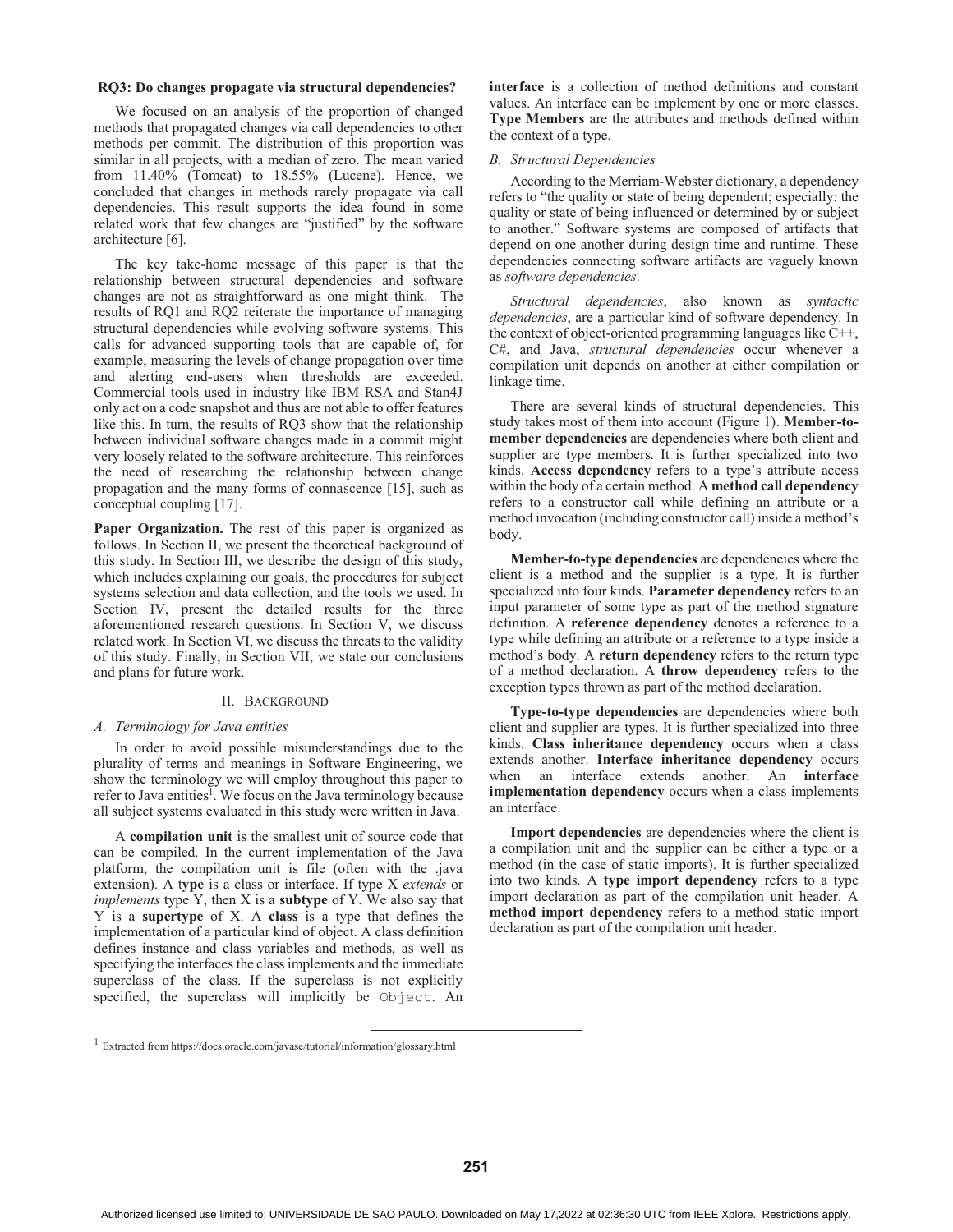





Fig. 1. Structural dependencies exemplified in a sample Java code exceprt.

# III. STUDY DESIGN

#### *A. Goals and Research Questions*

The *goal* of this study is to empirically determine the influence of structural dependencies on change propagation. The *focus* is on the evolution of open-source Java applications. Our *perspective* is that of developers, as they need to be aware of and manage coupling while evolving software systems.

Our research questions are the following. **RQ1:** Are dependent files more likely subject to co-change than independent ones? **RQ2:** Are dependent files more likely subject to co-change than independent ones when the change context is taken into account? **RQ3:** Do changes propagate via structural dependencies?

#### *B. Selection of Subject Systems*

We pre-established a set of requirements for choosing the subject projects. First, as the identification of structural dependencies is programming language dependent, we decided to pick projects written in the same language. We chose Java, since there are many open0source projects written in this language and we had an appropriate tool to extract Java dependencies. This decision also enabled us to compare the

results across projects. Second, due to limitations of our tool set, we chose projects versioned with Subversion (SVN) only. Third, in order to improve the external validity of our findings, we selected projects of different sizes and domains. Finally, since we want to investigate the link between structural dependencies and co-changes, we need to extract these dependencies in every code snapshot of the subject system. As this is a computationally-intensive task, we limited our analysis to 4 systems.

## *C. Data Collection*

 All Apache Software Foundation projects in Subversion are hosted under the same repository. As of August 24, 2015, this repository hosts more than 1.69 million commits. Working with large remote repositories poses a series of challenges. To cope with them, we built a local mirror of the whole repository. In fact, we already had this mirror in hands, as it was built for previous studies we conducted [12, 14].

#### *D. Data Preprocessing*

 We used XFlow to collect, parse, and store commit metadata (Figure 2 – Data Preprocessing Phase). We relied on such data to determine which commits to analyze, as we are only interested in commits that included Java files. We also relied on these data to gain more insight about the subject systems, including their age, number of developers, and number of Java files per commit.

#### *E. Data Processing and Analysis*

In this section, we detail the data processing and analysis phases of the study design. As depicted in Figure 2, for each parsed commit, we read it, check-out the corresponding code snapshot, extract dependencies, and analyze them according to the specific research question at hand. After all code snapshots are analyzed, we export the results to a CSV file and analyze it using RStudio. More details about the tools we used in this study are given in Section III.F.

In the following, we discuss the dependency analysis method we employed to answer each of three research questions we raised in this paper.

#### *1) RQ1 – Data Processing and Analysis*

 To address this research question, we mined the version control system to capture dependencies and co-changes (algorithm I describes the steps we followed in details). For each commit, the corresponding code is checked-out. Afterwards, each file  $f_2$  in the commit is compared with each file  $f_1$  in the checked-out code in order to discover two things: whether  $f_1$  is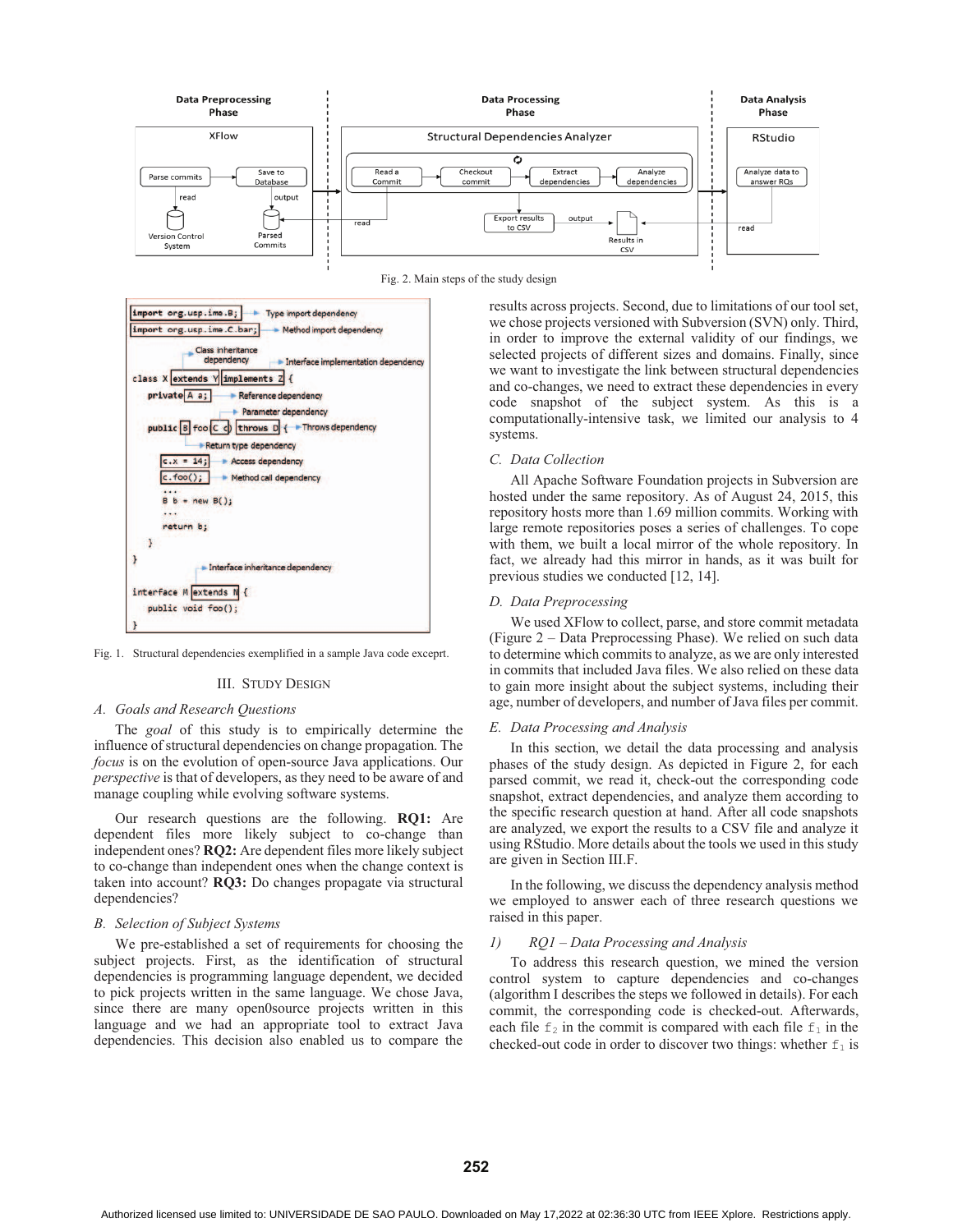a client of  $f_2$  (line 07) and whether they co-changed (line 08). A file  $f_1$  is a client of  $f_2$  if there is at least one dependency from  $f_1$  to  $f_2$  (e.g., when a certain method from  $f_1$  calls a method defined in  $f_2$ ). The kinds of dependencies we capture are described in Section II.B. We also say that a file  $f_1$  co-changes with  $f_2$  when both are included in the same commit.

A rel (relationship) object stores how many times  $f_1$ depended (and did not depend) on  $f_2$ , as well as how many times  $f_1$  co-changed (and did not co-change) with  $f_2$ . This object is kept in memory and retrieved on demand (line 05). The rel object for  $f_1$  and  $f_2$  is updated every time  $f_2$  is included in a commit and  $f_1$  is in the checked-out code.

|     | <b>Algorithm I:</b> Recording co-changes and structural       |
|-----|---------------------------------------------------------------|
|     | dependencies                                                  |
|     | 01. for each commit c do                                      |
|     | $02.$ code $\leq$ checkout (c)                                |
|     | 03. <b>for each</b> file $f_2$ in commit c do                 |
| 04. | for each file $f_1 \neq f_2$ in the code do                   |
| 05. | rel $\leq$ qetRelationship (f <sub>1</sub> , f <sub>2</sub> ) |
| 06. | if (rel is null) createRel $(f_1, f_2)$                       |
| 07. | isClient $\leq -$ is $f_1$ a client of $f_2$ ?                |
| 08. | hasCoChanged $\leq$ does c contain $f_1$ ?                    |
| 09. | rel.update(isClient, hasCoChanged)                            |

Listing 1. Mining algorithm that tracks co-changes and dependencies.

After mining all commits, we obtained the data shown in Table I for every single pair of files evaluated. From such data, we derived a series of metrics:

TABLE I. RELATIONSHIP RESULTS

|                           |                                                                | Is $f_1$ a structural client of $f_2$ ?                            |                                                    |  |  |  |
|---------------------------|----------------------------------------------------------------|--------------------------------------------------------------------|----------------------------------------------------|--|--|--|
|                           | File pair $\leq f_1, f_2$ >                                    | <b>Yes</b><br>(there is at least one dep.<br>from $f_1$ to $f_2$ ) | No<br>(there are no deps. from<br>$f_1$ to $f_2$ ) |  |  |  |
| Does $f_1$                | Yes<br>$(f_2$ changes and $f_1$<br>changes as well)            | СD                                                                 | CD.                                                |  |  |  |
| co-change<br>with $f_2$ ? | No<br>$(f_2 \text{ changes and } f_1 \text{ does not change})$ | CD.                                                                | CD                                                 |  |  |  |

- -CoChanges ( $f_1$ ,  $f_2$ ): Number of commits in which  $f_1$  cochanged with  $f_2$ :  $CD + C\overline{D}$
- NoCoChanges  $(f_1, f_2)$ : Number of commits in which  $f_1$ *did not* co-change with  $f_2$ :  $\overline{CD}$  +  $\overline{CD}$
- -Dep( $f_1, f_2$ ): Number of commits that included  $f_2$  and  $f_1$ depended on  $f_2$ :  $CD + \overline{CD}$
- NoDep ( $f_1$ ,  $f_2$ ): Number of commits that included  $f_2$  and  $f_1$  *did not* depend on  $f_2$ :  $C\overline{D} + \overline{C}\overline{D}$
- $\bullet$ CoChangeRatioWithDep( $f_1, f_2$ ): Of all commits that included  $f_2$  and  $f_1$  depended on  $f_2$ , how many times  $f_1$  cochanged with  $f_2$ ?  $\frac{CD}{CD + \overline{CD}} = \frac{CD}{Dep(f_1, f_2)}$
- -CoChangeRatioWithoutDep(f<sub>1</sub>,f<sub>2</sub>): Of all commits that included  $f_2$  and  $f_1$  *did not* depend on  $f_2$ , how many times  $f_1$  co-changed with  $f_2$ ?  $\frac{CD}{CD+CD} = \frac{CD}{N_{\text{ODep}}(f_1, f_2)}$

These metrics were exported to a CSV file and then statistically analyzed in RStudio (Figure 2). As a preliminary analysis, we compared the distributions of  $CD$  and  $\overline{CD}$  to understand the frequency of co-changes in the presence of structural dependencies. Next, to answer the research question, we investigated whether files with structural dependencies are more likely to co-change. We accomplished that by checking whether the rate with which  $f_1$  co-changes with  $f_2$  is higher when  $f_1$  structurally depends on  $f_2$  (as compared to when  $f_1$ does not depend on  $f_2$ ). That is, we expect CoChangeRatioWithDep( $f_1, f_2$ ) to be higher than CoChangeRatioWithoutDep( $f_1, f_2$ ) in most cases. This intuition was formalized as an experiment with the following hypotheses:

*Null hypothesis (H<sub>0</sub>)*: Occurrence of co-changes involving  $f_1$ and  $f_2$  is not higher when  $f_1$  depends on  $f_2$ .

*Alternative Hypothesis (H1)*: Occurrence of co-changes involving  $f_1$  and  $f_2$  is higher when  $f_1$  depends on  $f_2$ .

 Our findings for this research question are presented in Section IV.B.

*2) RQ2 – Data Processing and Analysis* 

 To answer this research question, it becomes imperative to be able to identify the different kinds of changes. In the scope of this paper, we focus on investigating the extent to which the three following kinds of change propagate:

- (i) *Added methods* and *changed methods*: in a commit, a developer might add methods to a class and change existing methods. For instance, the method  $f \circ \circ$  () from the class A might be modified to call the method  $bar($ ) from class B. To the purpose of this analysis, constructors and the set of lines corresponding to the declaration of attributes are both considered methods.
- (ii) *Added types*: in a commit, a developer might add a new type to either a new class or an existing class.
- (iii) *Types with changed set of type-to-type (t2t) dependencies*: in a commit, a developer might add or remove a type dependency for a certain type s/he is working on. For instance, a developer might make a certain class A extend a class B or make a class C implement an interface D instead of an interface E.

 The following algorithm describes the approach we employed to detect added and changed methods (i).

|     | Algorithm II: Capturing added and changed methods                |  |  |  |  |  |  |
|-----|------------------------------------------------------------------|--|--|--|--|--|--|
|     | 01. for each commit c do                                         |  |  |  |  |  |  |
| 02. | $code \leftarrow \text{checkout}(c)$                             |  |  |  |  |  |  |
| 03. | prevCode <- checkout (previous (c))                              |  |  |  |  |  |  |
| 04. | for each file f in commit c do                                   |  |  |  |  |  |  |
| 05. | methods <- qetMethods (f, code)                                  |  |  |  |  |  |  |
| 06. | prevMethods <- getMethods (f, prevCode)                          |  |  |  |  |  |  |
| 07. | methodComp <- MethodComparator.run (<br>methods, prevMethods)    |  |  |  |  |  |  |
| 08. | record(c, methodComp)                                            |  |  |  |  |  |  |
|     | <b>Subroutine:</b><br>MethodComparator.run(methods, prevMethods) |  |  |  |  |  |  |
|     | 01. identical <- removeIdentical(<br>methods, prevMethods)       |  |  |  |  |  |  |
| 02. | changed <- removeChanged(                                        |  |  |  |  |  |  |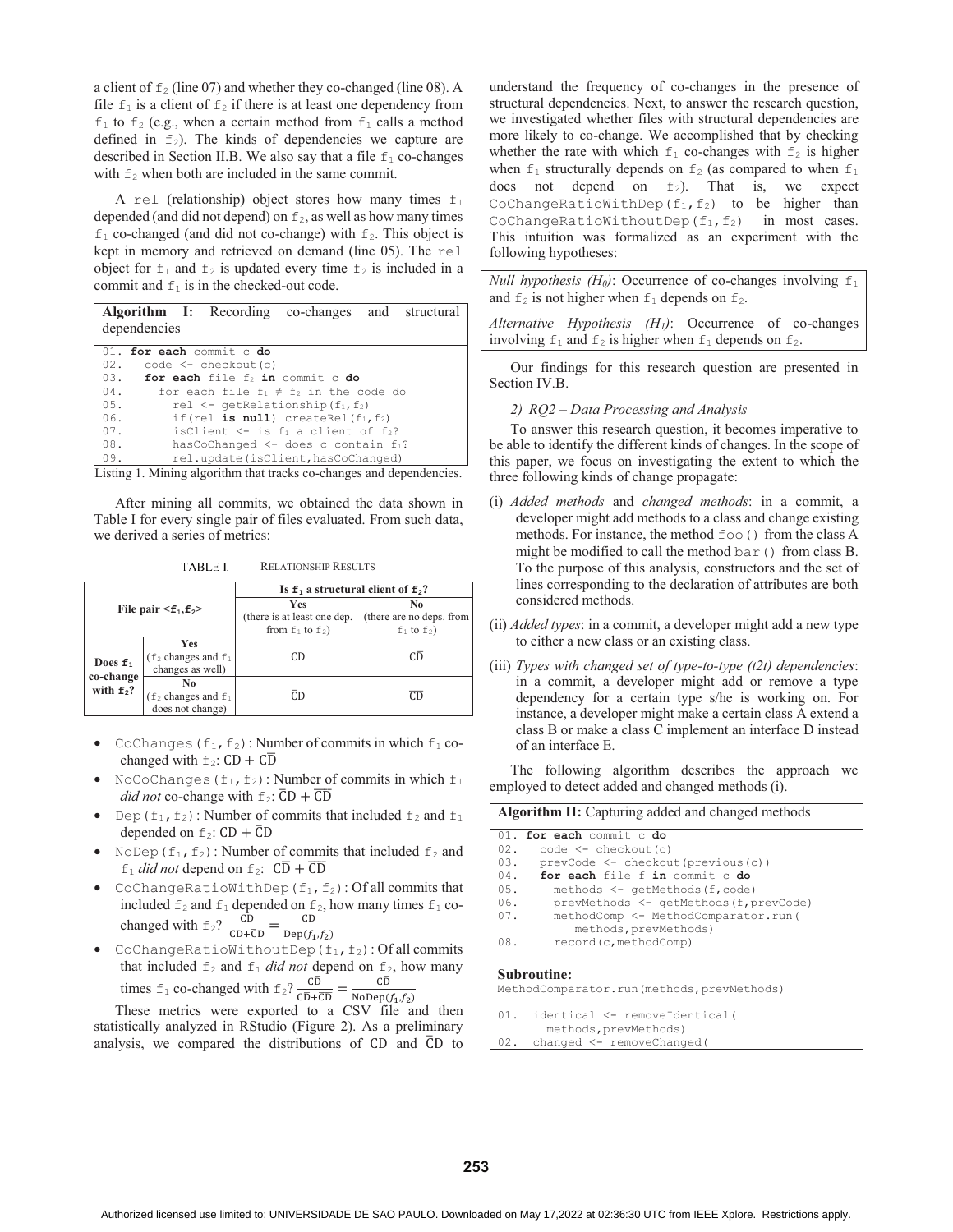| methods, prevMethods)                         |  |  |  |  |  |  |  |
|-----------------------------------------------|--|--|--|--|--|--|--|
| 03. deleted <- prevMethods                    |  |  |  |  |  |  |  |
| $04.$ added $\leq$ methods                    |  |  |  |  |  |  |  |
| $\vert$ 05. methodComp $\leq$ new MethodComp( |  |  |  |  |  |  |  |
| identical, changed, deleted, added)           |  |  |  |  |  |  |  |
| 06. return methodComp                         |  |  |  |  |  |  |  |

We start by getting the list of methods from a certain artifact in the current code snapshot and in the previous code snapshot (line 01-06). We then compare the two lists of methods (line 07) and record the changes (line 08). We detect added and removed methods using a simple syntactic heuristic. First, identical methods are removed from both lists (subroutine, line 01). We then capture changed methods (subroutine, line 02). We consider that a method m changed into a method m' when their signatures are the same, their return type is the same and their body is different. We then remove these changed methods from both lists. The remaining methods in the prevMethods list are deemed as deleted (subroutine, line 03). The remaining ones in the methods list are deemed as added.

With relation to finding the added types (ii), we proceed in a similar fashion of Algorithm II. Let the types found in the previous version of a file be prevTypes and let the types found in the current version of a file be types. We deem two types as identical when they have the exact same source code. Let identicalTypes be the set with the identical types. The set of added types correspond to types minus identicalTypes.

Finally, in order to detect changes in type-to-type dependencies (iii), we employed Algorithm III.

|     | Algorithm III: Capturing types with changed set of type-to-<br>type $(t2t)$ dependencies |
|-----|------------------------------------------------------------------------------------------|
|     | 01. for each commit c do                                                                 |
| 02. | $code \leftarrow \text{checkout}(c)$                                                     |
| 03. | prevCode <- checkout (previous (c))                                                      |
| 04. | for each file f in commit c do                                                           |
| 05. | changedTypes <- empty list                                                               |
| 06. | types $\leq$ qetTypes (f, code)                                                          |
| 07. | prevTypes <- qetTypes (f, prevCode)                                                      |
| 08. | pairs <prevtype, <-="" same<="" th="" type)="" types="" with=""></prevtype,>             |
|     | FON, but different source code                                                           |
| 09. | for each pair in pairs do                                                                |
| 10. | if (pair.prevType.getT2TDeps $\neq$                                                      |
|     | (pair.type.getT2TDeps)                                                                   |
| 11. | changedTypes.add(type)                                                                   |
| 12. | record (c, changedTypes)                                                                 |

We first get the list of types from a certain artifact in the current code snapshot and in the previous code snapshot (line 01-07). We then discover the types with same FQN but with different source code (line 08). Next, we examine these (pairs of) types to discover the cases where type-to-type dependencies were added or removed (line 09-11). Finally, we record the results (line 12).

Now that we showed how the three kinds of changes we defined were detected, we can rely on Algorithm I to answer the research question. However, the way the client is determined changes now (line 07). Instead of checking whether there is any dependency from  $f_1$  to  $f_2$ , we check the low-level software changes (i), (ii), and (iii) we previously defined. More specifically, we perform the steps described in Algorithm IV.

**Algorithm IV:** Deciding whether there is a dependency from  $f_1$  to  $f_2$  while considering the change context

| 01. | deps $\leq$ JDX. getAllDeps (f <sub>1</sub> , f <sub>2</sub> ) |
|-----|----------------------------------------------------------------|
| 02. | for each dep do                                                |
| 03. | addedM <- get added methods in commit                          |
| 04. | removedM <- get removed methods in commit                      |
| 05. | if (addedM or changedM contains dep. Supp) do                  |
| 06. | isClient <- true                                               |
| 07. | break                                                          |
| 08. | addedT <- get added types in commit                            |
| 09. | changedT $\leq$ qet types with changed t2t deps                |
| 10. | if (addedT or changedT contains dep. Supp) do                  |
| 11. | isClient <- true                                               |
| 12. | break                                                          |
| 13. | return isClient                                                |

The main idea is to discover whether  $f_1$  has a dependency to something that changed in  $f_2$ . Hence, we first get all kinds of dependencies from  $f_1$  to  $f_2$  (line 01). Next, we check whether the supplier of any of these dependencies is either an added or changed method (lines 03-07) or an added or changed type (lines 08-12). If we find at least a single positive case, then we state that  $f_1$  is a client of  $f_2$ .

Finally, just as we did for RQ1, we check whether the rate with which  $f_1$  co-changes with  $f_2$  is higher when  $f_1$  structurally depends on  $f_2$  (as compared to when  $f_1$  does not depend on  $f_2$ ). This intuition is again formalized as an experiment with the following hypotheses:

*Null hypothesis (H<sub>0</sub>)*: Occurrence of co-changes involving  $f_1$ and  $f_2$  is not higher when  $f_1$  depends on  $f_2$  and the change context is taken into account.

*Alternative Hypothesis (H1)*: Occurrence of co-changes involving  $f_1$  and  $f_2$  is higher when  $f_1$  depends on  $f_2$  and the change context is taken into account.

Our findings for this research question are presented in Section IV.C.

*3) RQ3 – Data Processing and Analysis* 

To answer this research question, we identified the changes that happened in a commit and inferred whether they propagated via structural dependencies. For the purpose of this analysis, we focused on added and changed methods. The detailed steps we followed are described in Algorithm V.

**Algorithm V:** Determining change propagation via structural dependencies

|     | 01. for each commit c do                 |
|-----|------------------------------------------|
| 02. | $code < -$ <i>checkout</i> (c)           |
| 03. | addedChangedM <- discover added and      |
|     | changed methods                          |
| 04. | if (addedChangedM $>$ 0) do              |
| 05. | deps <- JDX.getCallDeps(code)            |
| 06. | callGraph <- Jung.getGraph(deps)         |
| 07. | callGraphT <- Jung.getTransitiveClosure( |
|     | callGraph)                               |
| 08. | $propagatedM < -0$                       |
| 09. | for each method m in addedChangedM do    |
| 10. | preds <- callGraphT.getPred(m)           |
| 11. | for each method pred in preds do         |
| 12. | if ( $m \neq$ pred and                   |
| 13. | addedChangedM constains pred) do         |
| 14. | distance <- Dijkstra.calcDistance(       |
|     | callGraph, pred, m)                      |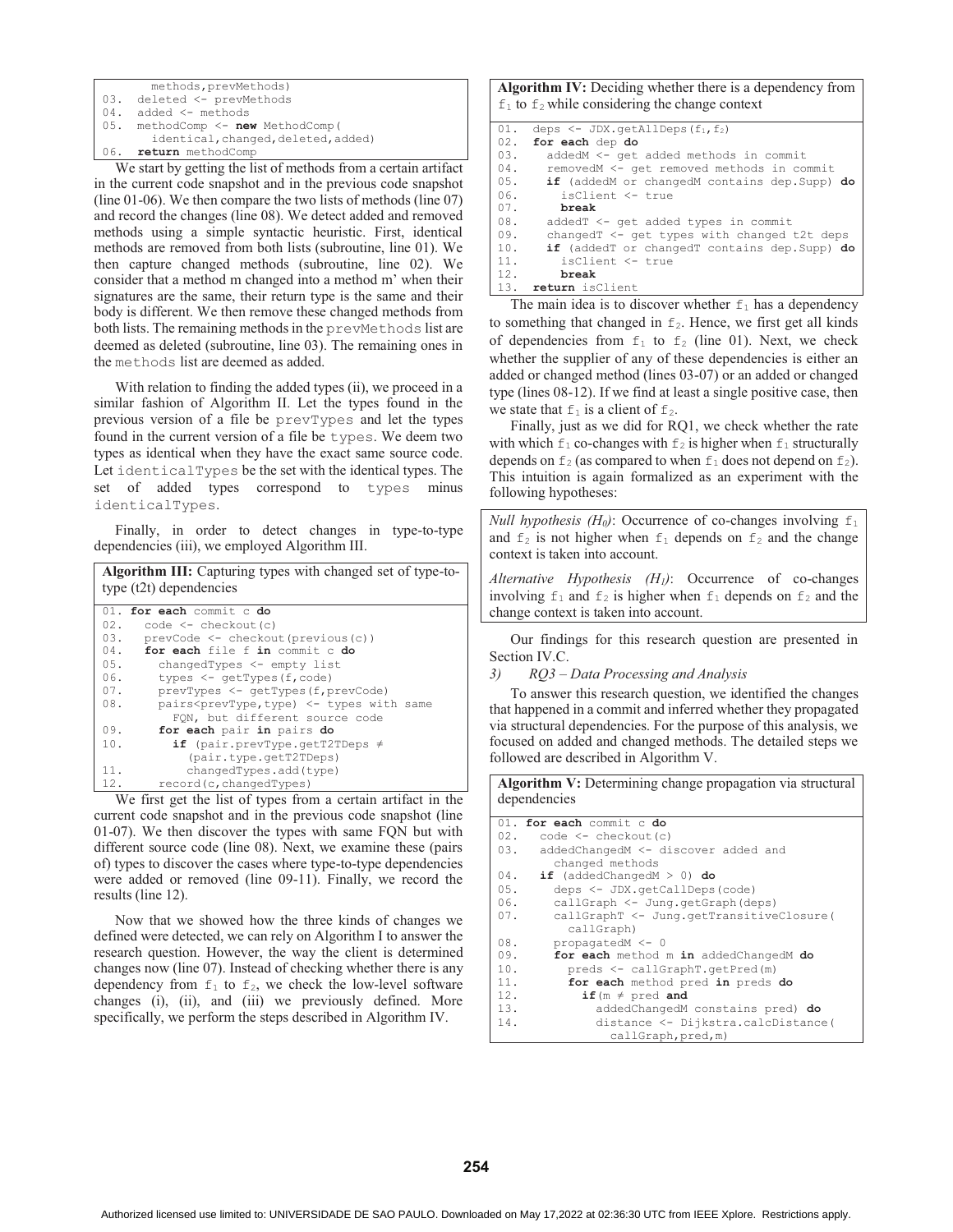| 15. | if (distance $\leq$ 3) do         |
|-----|-----------------------------------|
| 16. | propagatedM <- propagated + 1     |
| 17. | break                             |
| 18. | percentProp <- propagated / size( |
|     | addedChangedM)                    |
| 19  | record (c, percent Prop)          |

For each commit, we check-out the code (line 02) and discover the added and changed methods (line 03) using the approach we described in Section IV.C. If we find at least one added or changed method, we proceed with the analysis. Otherwise, we skip the commit and investigate the following one (line 04). Using JDX, we obtain all call dependencies found in the code (line 05). With these dependencies in hands, we use Jung to build a *call-graph* (line 06). A call-graph is a directed graph where vertices are methods and edges represent calling relationships. More specifically, the edges connect a method m to another method m' if and only if there is at least one call dependency from m to m'. Subsequently, we use Jung once more, but this time to calculate the *transitive closure* of the callgraph (line 07). The transitive closure is a graph in which there is an edge connecting v to v' if and only if there is a path from v to v' in the original graph. In our case, the transitive closure of the call-graph is a directed graph in which an edge from m to m' implies in the existence of a transitive dependency in the original call-graph. In line 08, we initialize a counting variable that will record the number of added/changed methods that propagated changes via call dependencies. We consider that an added/changed method m propagates a change via call dependencies if at least one of its predecessors in the transitive closure is a method m' that was either added or changed in the commit. However, since an edge in the transitive closure stands for a transitive dependency, we check back in the original callgraph how many edges (hops) were needed to connect m' to m. We thus use the Dijkstra's shortest path algorithm (line 14) to determine the length of the shortest path that connects m' to m in the original call-graph. However, since this path might be quite lengthy, we restrict the maximum distance to 3 (line 15). In other words, we accept only two intermediary methods in the path that connects m' to m. The rationale is the following: if too many hops are needed to connect m' to m, then it is more likely that they changed together because of some other reason that is not directly related to the calling dependencies. For instance, it could be the case that two classes are semantically related, with similar terms present in their comments and identifiers (a.k.a., conceptual coupling [17]). Finally, we record the proportion of added/changed methods that propagated changes in the commit (line 19). Once all data are captured, we analyze the distribution using descriptive statistics. Our findings for this research question are presented in Section IV.D.

# *F. Supporting Tools*

**XFlow.** This is an extensible, interactive, and stand-alone tool we have developed [37], whose general goal is to provide a comprehensive software evolution analysis by mining software repositories and taking into account both technical and social aspects of the developed systems. In this study, we employed XFlow to parse and store commit logs. Project website: https://github.com/golivax/xflow2.

**JDX**. Java Dependency eXtractor (JDX) is a core tool in this study. It is a Java library we have developed to extract dependencies from Java code. The tool is robust and is able to

extract all dependencies listed in Section II.B. The library relies on the robust Java Development Tools Core (JDT Core) library, which is the incremental compiler used by the Eclipse IDE. As a desirable consequence, JDX is able to handle Java source code in its plain form. Project website: https://github.com/golivax/JDX

**Jung.** Java Universal Network/Graph Framework (Jung) is a Java library that provides a common and extensible language for modeling, analyzing, and visualizing data that can be represented as a graph or network. In this study, we employed Jung to help us compute certain algorithms, such as the transitive closure of a directed (dependency) graph. Project website: http://jung.sourceforge.net

**Structural Dependencies Analyzer.** This is a custom tool we built for the purpose of answering the research questions of this study. It relies on JDX and Jung. It implements all algorithms shown in Section III.E.

**R and RStudio.** All statistical analyses of this study were conducted using the R package v3.1.2., with the support of RStudio IDE v.0.98.1103.

# IV. STUDY RESULTS

 This section presents and discusses the results of our three research questions. For each research question, before presenting the results, we first briefly recall our motivation to study it and the approach we employed to answer it. All data and scripts used in this study are available at: https://github.com/golivax/issre2015.

# *A. Preliminary Analysis: Characterizing Subject Systems*

Given the criteria listed in Section III.B, we selected the 4 following projects: Apache Lucene (core), Apache Tomcat 7, Megamek, and Apache Commons CSV. Lucene is an information retrieval library widely used in the implementation of Internet search engines. Tomcat is a renowned web server and servlet container that implements several Java EE specifications, Megamek is a turn-based strategy game inspired by the "Classic BattleTech" board game. Commons CSV is a library to read, write, and manipulate CSV files.

Table II shows the commit interval we mined for each system. It also depicts the repository URL, the repository path regex, and the total number of commits that matched the regex. We say that a commit matches the regex when it contains at least one file whose path matches the regex. This implies that commits with no Java files were discarded. We also highlight that the reason why the commit intervals seem so big for the Apache projects is because all projects from the Apache Software Foundation are hosted in a single Subversion server. Therefore, we must take a large interval to find all the commits we want for a single system.

# *B. RQ1: Are dependent files more likely subject to co-change than independent ones?*

**Motivation.** Classic Software Engineering literature has long stated that structural coupling should be minimized because every time a certain class changes, all other dependent classes are also likely to change, thus inducing ripple effects [2, 3, 8, 10]. Quoting Stevens et al. [20]: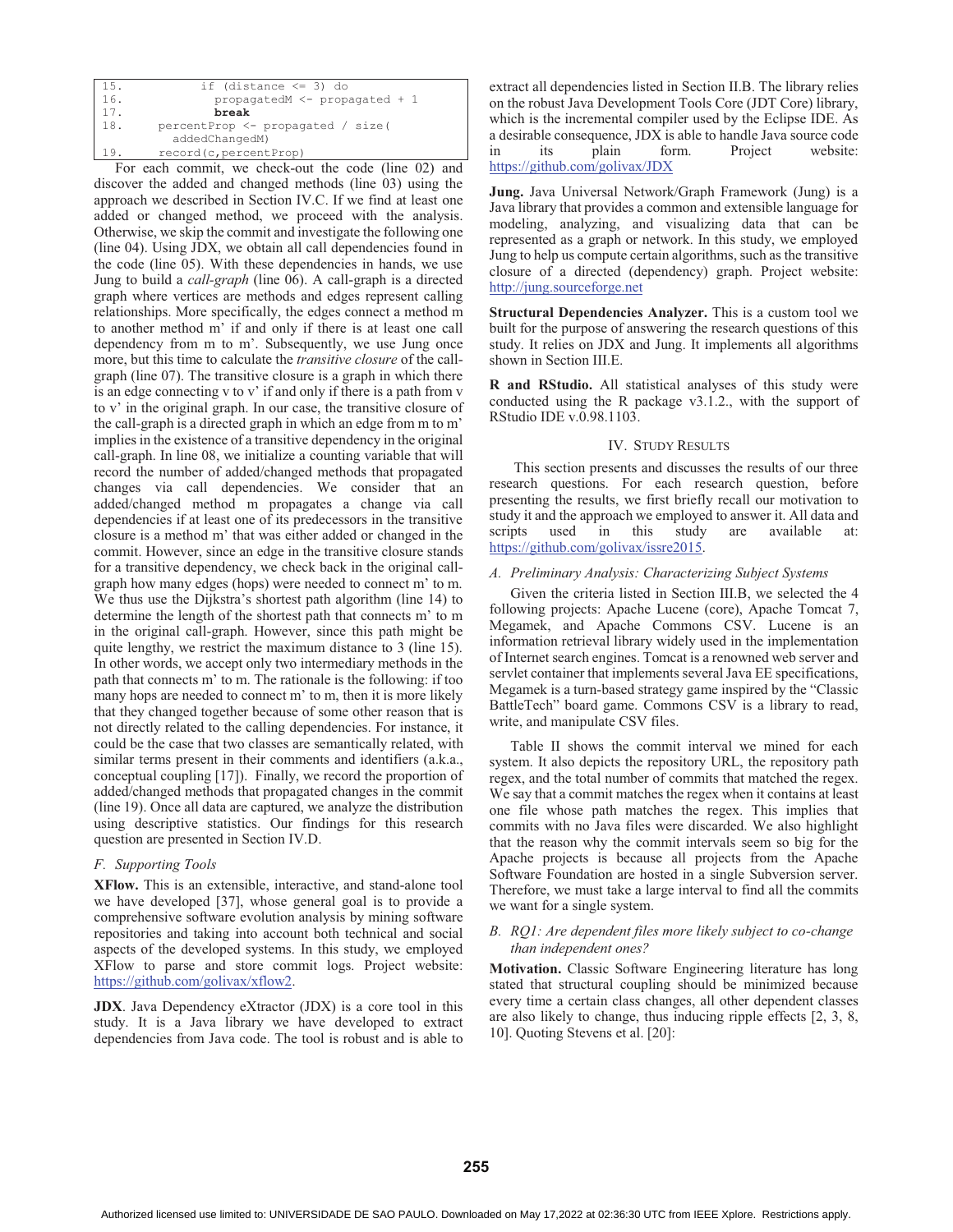TABLE II. SUBJECT SYSTEMS

| Project              | Commit Interval    | VCS URL<br>Mined Path (regex)         |                                                    | <b>Total Commits</b><br>(w/ Java files) |
|----------------------|--------------------|---------------------------------------|----------------------------------------------------|-----------------------------------------|
| Apache Lucene (core) | 149570.9265761     | https://svn.apache.org/repos/asf/     | /lucene/java/trunk/src/java/.*?\\.java             | 1962                                    |
| Apache Tomcat 7      | [540106, 1155255]  | https://syn.apache.org/repos/asf/     | /tomcat/trunk/iava/.*?\\.iava                      | 3554                                    |
| Megamek              | [2, 11344]         | http://syn.code.sf.net/p/megamek/code | /trunk/megamek/src/megamek/.*?\\.java              | 7754                                    |
| Apache Commons CSV   | [1299104, 1603967] | https://svn.apache.org/repos/asf/     | /commons/proper/csv/trunk/src/main/java/.*?\\.java | 415                                     |

*"Minimizing connection between modules also minimizes the paths along which changes and errors can propagate into other parts of the system, thus eliminating disastrous ripple effects, where changes in one part cause errors in another, necessitating additional changes elsewhere, giving rise to new errors, etc."*

Hence, with this research question, we aim to empirically investigate whether dependent files are more likely subject to co-change than independent ones.

**Approach.** To address this research question, we mine the version control system. For each commit, we search for cochanges and structural dependencies between pairs of files  $\leq f_1, f_2$ , where  $f_2$  is a file in the commit's change-set and  $f_1$  is a file in the checked-out code. Algorithm I describes the steps we followed in details.

**Results:** We start by showing the results of the comparison of CD and  $\overline{CD}$ . For this analysis, we selected only the file pairs where Dep ( $f_1, f_2$ )  $\neq 0$ , i.e., file pairs where  $f_1$  was a client of  $f<sub>2</sub>$  in at least one commit. The results for the subject systems are summarized as bean plots in Figure 3. The black horizontal lines denote the median of the distributions. The dotted line represents the median of the two distributions combined.



Fig. 3. Beanplots comparing the distribution of CD (black) and  $\overline{C}D$  (gray).

In all systems, the median of CD (left, black) is smaller than the median of  $\overline{CD}$  (right, gray). Moreover, the distribution of  $\overline{CD}$ has a much larger tail. This suggests that CD is in general smaller than  $\overline{CD}$ . To further investigate this, we performed a paired twosample Wilcoxon test (a.k.a. Mann-Whitney test) with the alternative hypothesis that  $CD$  is less than  $\overline{CD}$  at a significance level of 0.05. We could reject the null hypothesis in all systems with the following p-values: less than 2.2e-16 (Lucene), less than 2.2e-16 (Megamek), equal to 6.506e-06 (CSV Commons), and less than 2.2e-16 (Tomcat).

In summary, we found a consistent behavior across all systems: given a pair of files  $\leq f_1, f_2$  where  $f_1$  depends on  $f_2$ , the number of co-changes (CD) is, in general, *smaller* than the number of no co-changes (CD).

**(R.I)** The number of times  $f_1$  co-changes with  $f_2$  is *smaller* than the number of times  $f_1$  does not co-change with  $f_2$  in the context where  $f_1$  depends on  $f_2$  and  $f_2$  changes.

Next, we investigate whether dependent files are more likely subject to co-change than independent ones. The CoChangeRatioWithDep( $f_1, f_2$ ) metric is undefined when both  $CD$  and  $\overline{CD}$  are zero. Analogously, CoChangeRatioWithoutDep( $f_1, f_2$ ) is undefined when both CD and CD are zero. Therefore, for each project, we had to first preprocess the data to remove the cases where these metrics could not be calculated. This led to two samples  $s_1$  and  $s_2$ :

- -Sample  $s_1$ : CoChangeRatioWithDep(f<sub>1</sub>,f<sub>2</sub>) with  $Dep(f_1, f_2) = CD + \overline{CD} > 0$
- -Sample  $s_2$ : CoChangeRatioWithoutDep(f<sub>1</sub>,f<sub>2</sub>) with  $NoDep(f_1, f_2) = C\overline{D} + \overline{CD} > 0$

As we did in the previous case, we start with a graphical analysis of the distributions of  $s_1$  and  $s_2$  for each project. Figure 4 depicts the bean plots we obtained.



Fig. 4. Beanplots comparing the distribution of  $s_1$  (black) and  $s_2$  (gray).

In all systems, the median of  $s_1$  is higher than the median of  $s_2$ . This supports our hypothesis that the rate with which  $f_1$  cochanges with  $f_2$  is higher when  $f_1$  structurally depends on  $f_2$ . However, we highlight that the medians for  $s_1$  are all fairly low: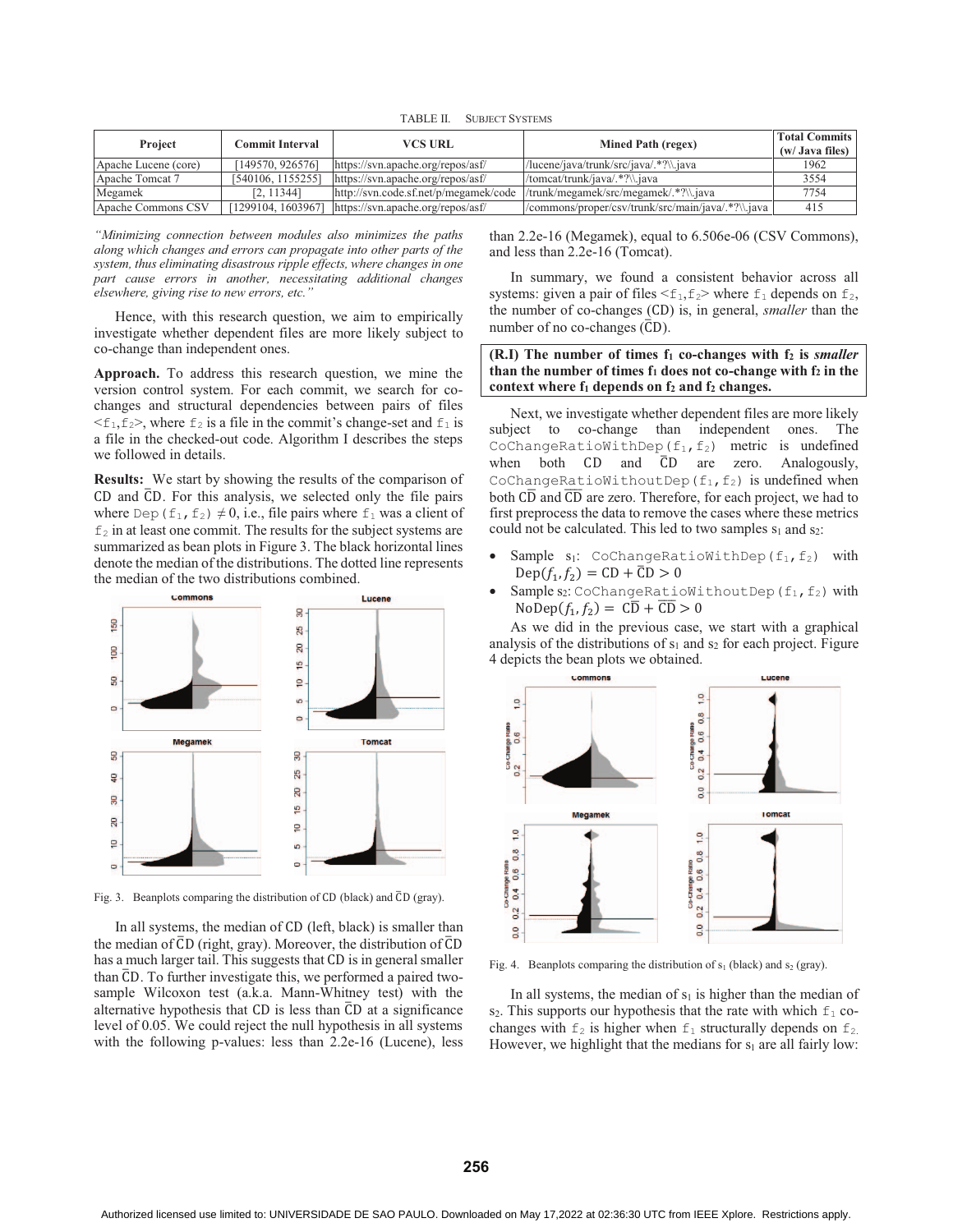13.54% for Commons CSV, 20% for Lucene, 17.65% for Megamek, and 14.29% for Tomcat.

The next step was to evaluate whether dependent files are more likely subject to co-change than independent ones (alternative hypothesis). We employed a non-paired two-sample Wilcoxon test at a significance level of 0.05. As opposed to the first test we conducted, this must be *non-paired* because of the preprocessing we executed. We could reject the null hypothesis for three systems, all of them with a p-value smaller than 2.2e-16. The exception was Apache Commons CSV, since its p-value was equal to  $0.1811$ . In fact, in this system, the medians of  $s<sub>1</sub>$ and  $s_2$  were very similar: 0.1354 for  $s_1$  and 0.1129 for  $s_2$ . Hence, in this system, structural dependencies seem not to be associated with co-changes. Given that Commons CSV is a much smaller system (10 classes in v1.2) and it is a library, our hypothesis is that it has very stable interfaces, leading to surgical changes that are not driven by structural relationships.

In summary, in three of the four systems, we could reject the null hypothesis. This provides empirical evidence to support the claim that dependent files are more likely subject to co-change than independent ones.

# **(R.II)** The rate with which  $\mathbf{f}_1$  co-changes with  $\mathbf{f}_2$  is higher when  $f_1$  structurally depends on  $f_2$  (as compared to when **f1 does not depend on f2). However, this rate is fairly low, ranging from 13.5% to 20%.**

As a general conclusion, we can say that even though it is more likely that  $f_1$  and  $f_2$  will not co-change just because  $f_1$ depends on  $f_2$  (i.e., dependencies do not instantly make two files change together), the rate with which  $f_1$  co-changes with  $f_2$  is higher when  $f_1$  structurally depends on  $f_2$ .

# *C. RQ2: Are dependent files more likely subject to co-change than independent ones when the change context is taken into account?*

**Motivation.** The previous analysis did not take into consideration the specific changes that happened in each file of the commit's change-set. That is, we analyzed dependencies at the file-level. What if we accounted for the specific changes? If a certain method is changed, will its clients (from other classes) change as well? If a certain type now extends another, will the clients of the former be affected?

**Approach**. The approach we employed is similar to that of RQ1. However, the way the structural client is determined is different. Instead of checking whether there is any dependency from  $f_1$  to  $f_2$  in a given commit, we check whether there is a dependency from  $f_1$  to "something" that changed inside  $f_2$ . In the scope of this paper, "something" can be either: (i) added/changed methods (e.g., a new method m was added to a type  $\pm$  in  $f_2$ ), (ii) added types (e.g., a new type  $t$  was added to  $f_2$ ), and type-totype dependencies (e.g., a type  $t$  in  $f_2$  now extends type  $t'$ instead of  $t'$ ').

**Results.** We proceed in the exact same way we did for RQ1. Therefore, we start by showing the results of the comparison of CD and  $\overline{CD}$  via bean plots (Figure 5). We highlight that we again selected only the file pairs where Dep( $f_1, f_2$ )  $\neq 0$ , i.e., file pairs where  $f_1$  was a client of  $f_2$  in at least one commit.



Fig. 5. Beanplots comparing the distribution of CD (black) and  $\overline{C}D$  (gray).

As compared to RQ1, the results are much subtler now, as the medians became much closer to each other in all systems. This is also evidenced by the descriptive statistics for the distributions, which are shown in Table III. Lucene and Tomcat seem to show a similar behavior, with higher number of observations equaling to zero in the right-hand side  $(\overline{CD})$  and a higher number of observations equaling to one in the left-hand side (CD). In both systems, the median for CD is one, the median for CD is zero, and the mean of CD is higher than the mean of ത. The shape of the distributions of Commons CSV and Megamek are quite different from the two other systems. In Commons CSV, even though the median of CD is higher than that of  $\overline{CD}$ , the mean is not. In Megamek, the medians of  $CD$  and  $\overline{CD}$  are identical, and the mean of  $\overline{CD}$  is higher.

TABLE III. DESCRIPTIVE STATISTICS FOR CD AND CD

| <b>Systems</b>           | CD |   |  |      | CD. |  |   |          |                                               |  |     |
|--------------------------|----|---|--|------|-----|--|---|----------|-----------------------------------------------|--|-----|
|                          |    |   |  |      |     |  |   |          | Min Q1 Med Mean Q3 Max Min Q1 Med Mean Q3 Max |  |     |
| Commons CSV <sub>0</sub> |    |   |  | 3.04 |     |  |   |          | 5.8                                           |  |     |
| Megamek                  |    | U |  | 76   | 305 |  | U |          |                                               |  | 504 |
| Lucene                   |    |   |  | .55  |     |  | U | $\theta$ | 0.98                                          |  | 45  |
| Tomcat                   |    |   |  | 0.97 | 10  |  | U | 10       |                                               |  | 38  |

To further investigate the data, we performed a series of paired two-sample Wilcoxon tests, all at a significance level of 0.05. For Lucene and Tomcat, we performed the test with the alternative hypothesis that CD is *greater than* CD. In both cases, we could reject the null hypothesis with a p-value small than 2.2e-16. For Commons CSV, we tested the alternative hypothesis that CD is *less than*  $\overline{CD}$ . The p-value was 0.1562 and thus we could not reject the null hypothesis. In addition, we tested the alternative hypothesis that CD and  $\overline{C}D$  are distributions with different shapes (two-sided test). The p-value was 0.3124 and thus we could not reject the null hypothesis again. That is, for Commons CSV, the distributions of  $CD$  and  $\overline{CD}$  are roughly indistinguishable (as also supported by its bean plot depicted in Figure 5). Finally, in Megamek, since the median of CD and  $\overline{CD}$ are the same, we first tested the alternative hypothesis that and  $\overline{CD}$  are distributions with different shapes. We could reject the null hypothesis with a p-value smaller than 2.2e-16., i.e., the location shift is not equal to zero. We then tested whether was less than  $\overline{CD}$ , since the mean of  $CD$  (1.76) is smaller than the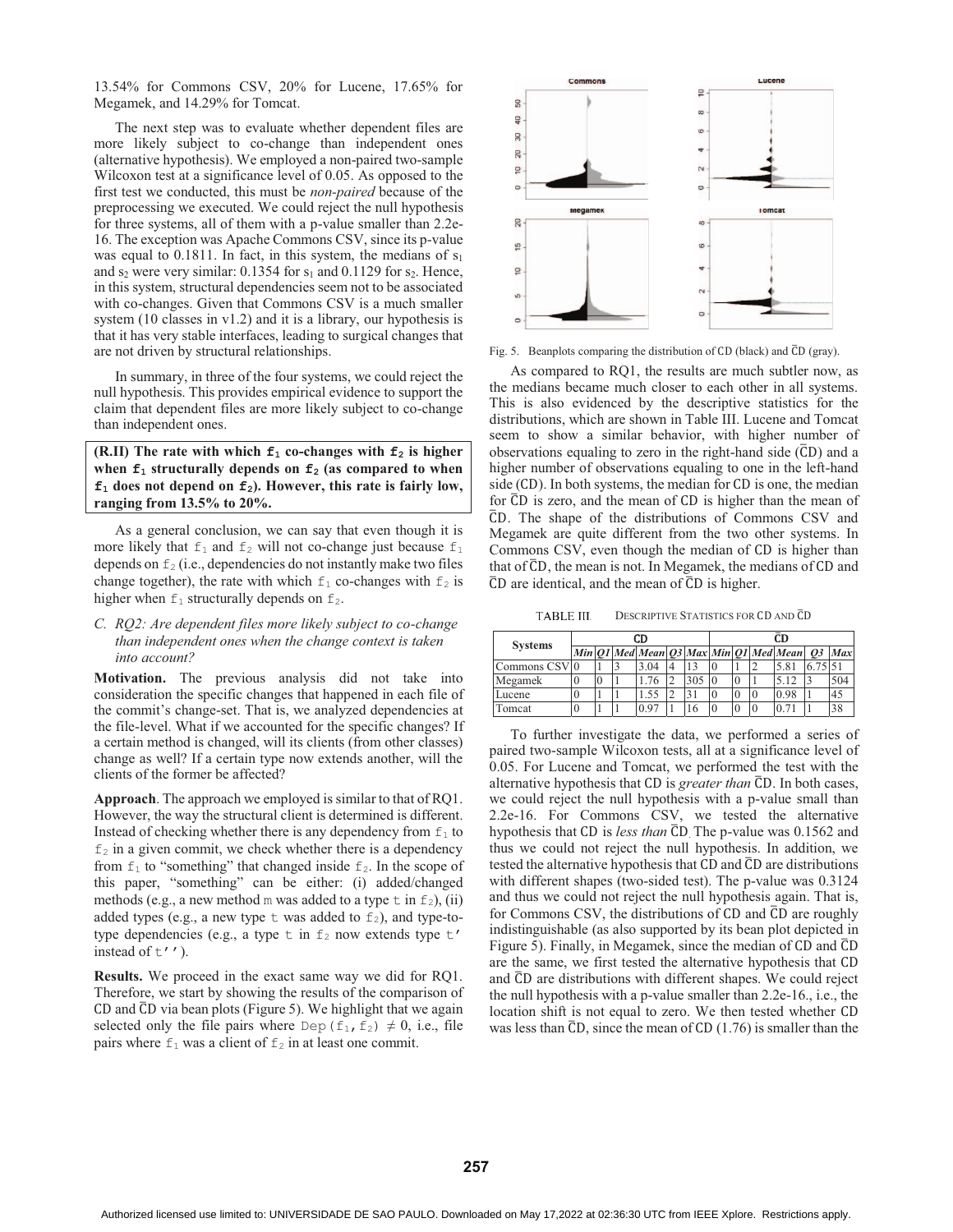mean of  $\overline{CD}$  (5.12). We could again reject the null hypothesis with the same p-value.

In summary, we compared  $CD$  and  $\overline{CD}$  to understand the frequency of co-changes in the occurrence of structural dependencies. Given a pair of files  $\leq f_1, f_2$  with  $f_1$  depending on f2, the number of co-changes is, in general, *greater* than the number of no co-changes (absence of co-changes) for Lucene and Tomcat. In Commons CSV, these numbers are roughly the same. In Megamek, the number of co-changes is, in general, *smaller* than the number of no co-changes. Hence, the results changed substantially as compared to the previous RQ.

**(R.III) When taking the change context into account, the results change substantially as compared to (R.I). In the**  context where  $f_1$  depends on  $f_2$  and  $f_2$  changes: (a) It is more likely that  $f_1$  *will* co-change with  $f_2$  (instead of not co**changing) in Lucene and Tomcat; (b) the number of cochanges and no co-changes will be roughly the same in Commons CSV; (c) it is more likely that**  $f_1$ *will not* **co-change** with  $f_2$  in Megamek

We now investigate whether dependent files are more likely subject to co-change than independent ones. As we did for RQ1, we check whether the rate with which  $f_1$  co-changes with  $f_2$  is higher when  $f_1$  structurally depends on  $f_2$  (as compared to when  $f_1$  does not depend on  $f_2$ ). We apply the same preprocessing and obtain the samples  $s_1$  and  $s_2$ , which are the target of the analysis. Before evaluating the hypothesis, we start with a graphical analysis of the distributions of  $s_1$  and  $s_2$  for each project. Figure 6 depicts the bean plots we obtained.



Fig. 6. Beanplots comparing the distribution of  $s_1$  (black) and  $s_2$  (gray).

In all systems, the median of  $s_1$  is significantly higher than the median of  $s_2$ . In particular, the median of  $s_1$  is equal to 1.0 in Lucene and Tomcat. This implies that at least 50% of the observations in these distributions are equal to 1, i.e., the client always changed when the supplier changed (the change always propagated). In Megamek, the third quartile of  $s_2$  is equal to 1.0. In turn, the shape of the distributions for Commons CSV looks more uniform, with data more evenly spread in the [0,1] interval. We highlight that the medians for  $s_1$  are significantly higher than those we found in RQ1, as they now ranged from 43.08% (Commons CSV) to 100% (Lucene and Tomcat).

We then evaluated the hypothesis itself using a non-paired two-sample Wilcoxon test at a significance level of 0.05. We could reject the null hypothesis for all systems. Lucene, Megamek, Tomcat had a p-value smaller than 2.2e-16. Commons CSV had a p-value of 0.0015, which is not as strong as the former, but still sufficient to reject the null hypothesis.

In summary, all these results provide empirical evidence to support the claim that dependent files are more likely subject to co-change than independent ones.

**(R.IV) When taking the change context into consideration,**  the rate with which  $f_1$  co-changes with  $f_2$  is higher when  $f_1$ **structurally depends on**  $f_2$  **(as compared to when**  $f_1$  **does not** depend on **f**<sub>2</sub>). This rate is also substantially higher than that **we found when ignoring the change context (R.II).** 

*D. RQ3: Do changes propagate via structural dependencies?* 

**Motivation.** Even though structural dependencies might lead to co-changes, it is not clear the extent to which the architecture "justify" software changes [22]. How do the actual software changes relate to the architecture? In particular, are there situations where two classes change together and there is no structural connection between them? How often does it happen? These are the aspects we will investigate.

**Approach.** To answer this research question, we identified the changes that happened in a commit and inferred whether they propagated via structural dependencies using graph algorithms. For the purpose of this analysis, we focused on added and changed methods. The detailed steps we followed are described in Algorithm V.

**Results**. Figure 7 depicts the bean plot for the proportion of added/changed methods that propagated changes via call dependencies per commit. We see a consistent behavior across all systems, as their distributions are very similar. Most importantly, the distributions are very right-skewed and the medians are all zero.

Table IV depicts descriptive statistics for the same variable. The means vary from 11.40% (Tomcat) to 18.55% (Lucene), and the standard deviations are significant, varying from 19.57% to 22.77%. Hence, the mean is also fairly low for all distributions and there is a significant variability around it.



Fig. 7. Bean plot for the proportion of methods that propagated changes per commit.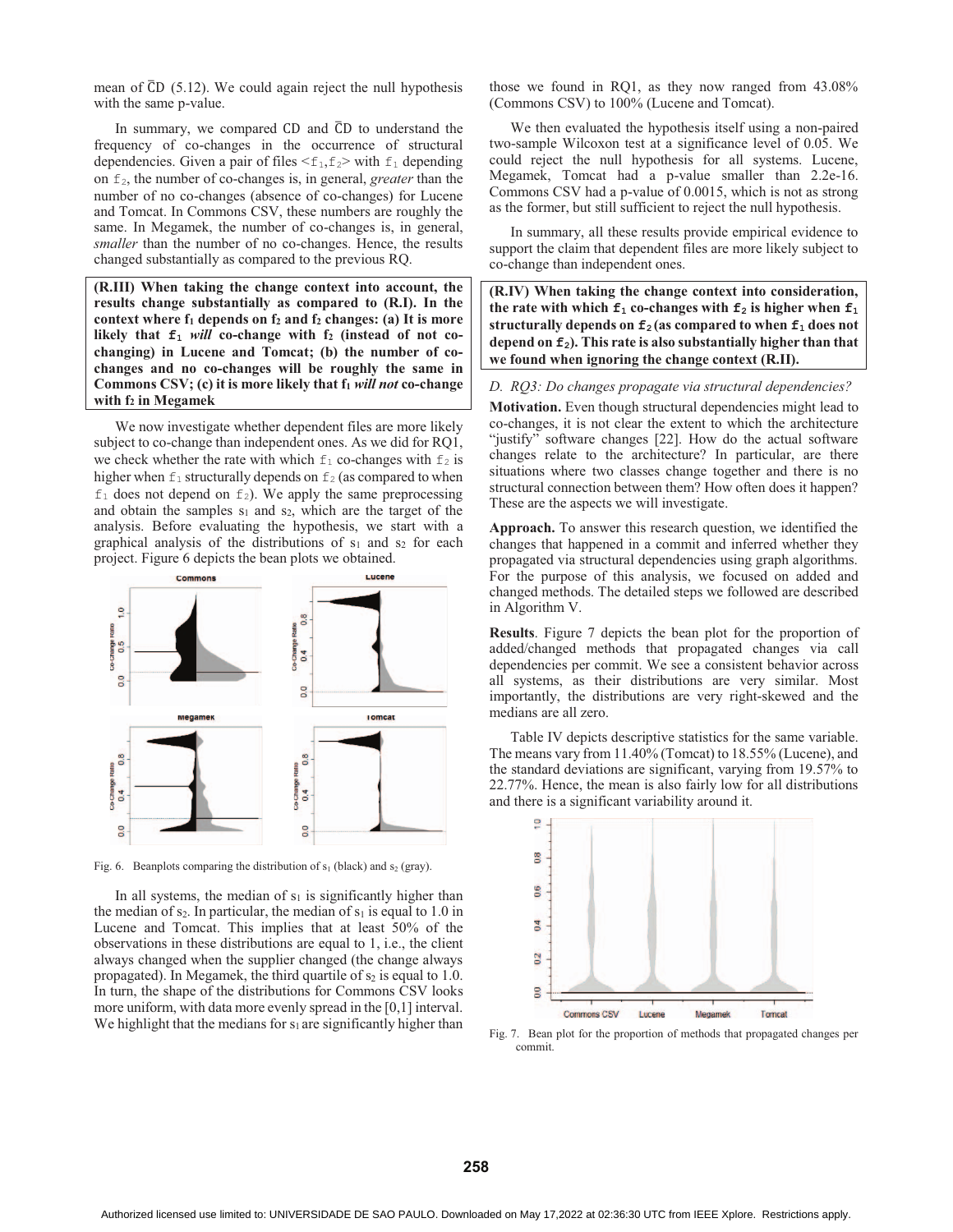TABLE IV. DESCRIPTIVE STATISTICS FOR THE PROPORTION OF METHODS THAT PROPAGATED CHANGES PER COMMIT

| <b>Systems</b> |              | Min   O1   Med | Mean   | <b>StdDev</b>        | O <sub>3</sub> | Max     |
|----------------|--------------|----------------|--------|----------------------|----------------|---------|
| Commons CSV    |              |                |        | 14.46% 22.77% 33.33% |                | 86.36%  |
| Megamek        |              |                |        | 13.72% 21.19% 27.27% |                | 100.00% |
| Lucene         | $\theta$     |                |        | 18.55% 22.71% 36.27% |                | 100.00% |
| Tomcat         | $\mathbf{0}$ |                | 11.40% | 19.57% 20.00% 88.89% |                |         |

These results have strong implications in practice: most changes in methods do not tend to propagate via call dependencies. This supports the claim found in the study of Geipel and Schweitzer [6]: very few changes are "justified" by the software architecture.

# **(R.V) Changes in methods rarely propagate via call dependencies.**

# V. RELATED WORK

Several recent studies regarded the dependency structure as an indicator, predictor, or metric for co-changes in software systems [1, 7, 18]. Sangal et al. [19] even call certain modules "change propagators", which are the ones that depend on many other modules and are also used by many other modules. However, the interplay between structural dependencies and cochanges was little investigated from an empirical perspective.

To the best of our knowledge, the work of Geipel and Schweitzer [6] is the most similar to ours, as they also investigate the link between structural dependencies and cochanges (change propagation) in Java systems. Although they investigated many more systems (35), they only considered dependencies at the file-level and disregarded the change context (as opposed to what we did in RQ2). Most importantly, they only take into consideration the latest code snapshot when extracting dependencies, arguing that dependencies between two classes  $\pm$  and  $\pm$  are somewhat stable from the creation of the younger class until the removal of either  $\pm$  or  $\pm$ . We found that this assumption did not hold for the projects we investigated. Hence, as opposed to Geipel and Schweitzer, we recalculate dependencies every time we check-out a new version of the code. Finally, all the systems they investigated were hosted in CVS, while ours were all hosted in SVN. Differently from CVS, SVN supports atomic commits and co-changes can thus be inferred from the change-sets. In CVS, change-sets need to be inferred using heuristics, like the sliding time window [23]. Hence, we believe our data set is more reliable.

Fluri et al. [5] investigated the degree to which co-changes are caused by structural changes (which they also call *source code coupling*) and textual modifications (e.g., software license updates and whitespaces between methods spaces). A preliminary evaluation involving the *compare plugin* of Eclipse showed that more than 30% of all change transactions did not include any structural change. Therefore, more than 30% of all change transactions have nothing to do with structural coupling. They also found that more than 50% of change transactions had at least one non-structural change. They hypothesize that this could be the result of code ownership/commit habit (a developer works all day in his files and commits everything by the end of the day) and frequent license changes.

In a broader context, Hassan and Holt [7] studied how change propagation can be predicted. They investigated how a change in one source code entity (function, variable, etc.) propagates to other entities. As opposed to our study, they investigated C systems and only three kinds of relationships: *call*, *use*, and *define*. Later on, Malik and Hassan produced a new version of the study [9], in which they described a hybrid and adaptive change propagation predictor that relies on both the software structure and in the development history.

#### VI. THREATS TO VALIDITY

Some aspects may have pose threats to the validity of this study. First, our toolset has some limitations. Algorithm I relies on paths for distinguishing between files. Hence, it does not account for renames and file moving. Furthermore, in RQ2 we do not deal with removed methods. Although method removals could be the trigger of change propagations chains, we believe that adding and changing methods are more usual operations done by developers. Hence, we believe our results are still reliable, in the sense that they cover enough ground.

In RQ2, we deem "changed types" as those that had their type-to-type dependencies changed. As part of our future work, we plan to use more sophisticated heuristics. In RQ3, we only investigated calling relationships. Analogously, in future work, we plan to investigate other kinds of structural relationships. Moreover, even though we selected projects of different sizes and domains, the small number of subjects limits the generalizability of our results. Furthermore, we have only investigated a single module of a single branch of each project. Finally, given the research method we used, we cannot infer causal relationships between dependencies and co-changes.

#### VII. CONCLUSIONS

Software development is an inherently complex sociotechnical activity. Since the notorious software crisis acknowledged in the late 60's [11], practitioners and researchers have sought better ways to develop software systems. During this quest, some fundamental Software Engineering principles have emerged. One of these principles is known as "low coupling" and says that both the number and the strength of interconnections among modules should be minimized in order to prevent change propagation.

In this study, we set out to empirically investigate the link between dependencies and change propagation. With the support of a fairly sophisticated toolset, we analyzed 4 open source systems written in Java. Our results indicated that, in general, it is more likely that two artifacts will not co-change just because one depends on the other. However, the rate with which an artifact co-changes with another is higher when the former structurally depends on the latter. This rate becomes higher if we track down dependencies to the low-level entities that are changed in commits. We also found several cases where software changes could not be justified using structural dependencies, meaning that co-changes are possibly induced by other subtler kinds of relationships

Besides addressing some of the limitations given in the prior section, as future work we plan and factorize the analysis done in RQ2 according to the different kinds of structural dependencies, including *method calls*, *imports*, and others. This would allow us to know the role of each kind of dependency separately.